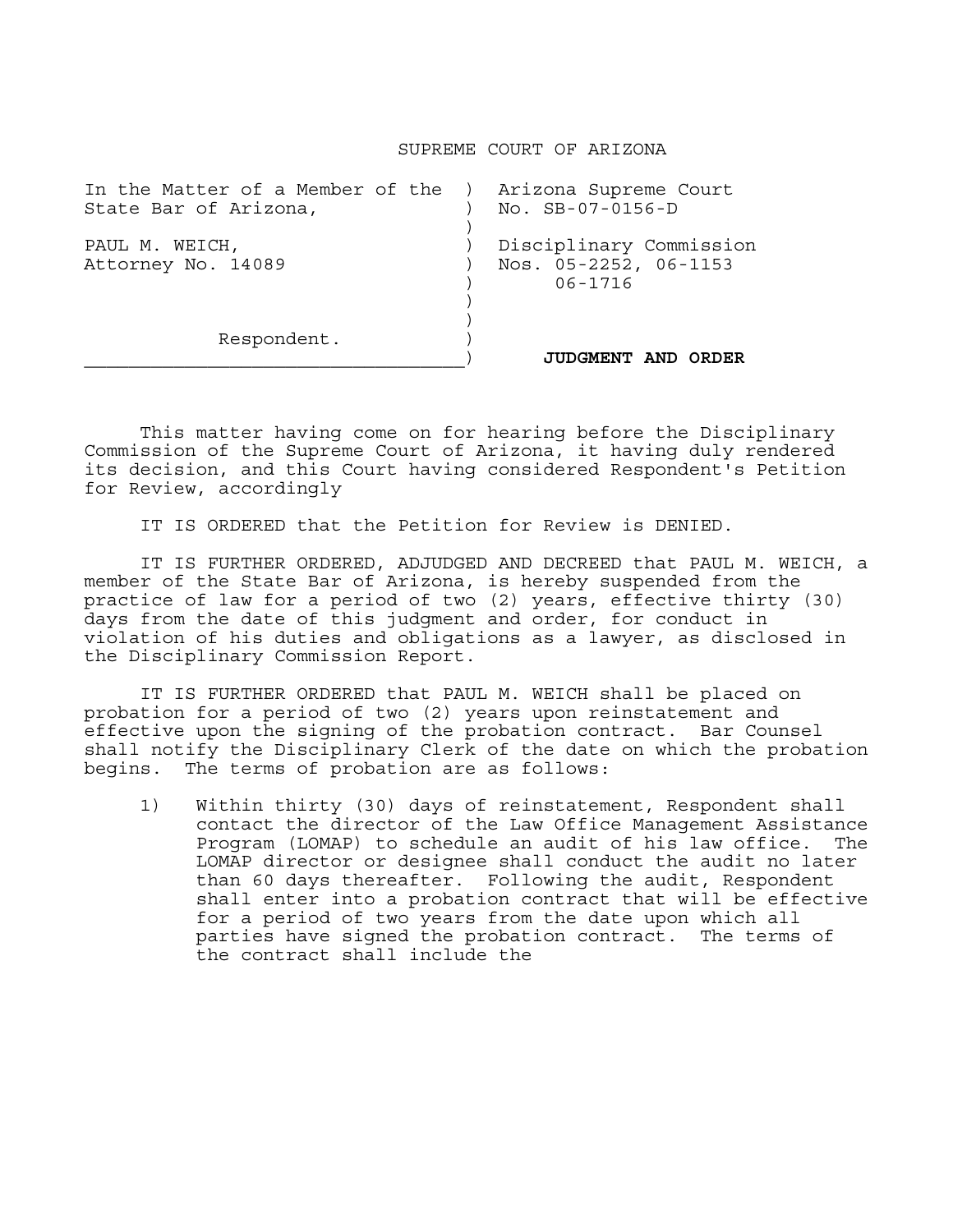Arizona Supreme Court No. SB-07-0156-D Page 2 of 3

> appointment of a practice monitor. Respondent shall comply with all recommendations of the LOMAP director or designee.

- 2) Within thirty (30) days of reinstatement Respondent shall contact the Member Assistance Program (MAP) director and submit to an assessment. Respondent thereafter will enter into a MAP contract based upon recommendations by the MAP director or designee. Any recommendations by MAP shall be incorporated into the probation contract.
- 3) In the event that Respondent fails to comply with any of the foregoing conditions, and the State Bar receives information to that effect, bar counsel shall file with the Hearing Officer a Notice of Non-Compliance, pursuant to Rule 60(a)5, Rules of the Supreme Court of Arizona. The Hearing Officer shall conduct a hearing within thirty days after receipt of said notice, to determine whether the terms of probation have been violated and if an additional sanction should be imposed. In the event there is an allegation that any of these terms have been violated, the burden of proof shall be on the State Bar of Arizona to prove non-compliance by clear and convincing evidence.

 IT IS FURTHER ORDERED that PAUL M. WEICH shall pay restitution in the amount of \$2,500.00 to Janet Johnson Couture. Respondent shall also return the client's file.

 IT IS FURTHER ORDERED that Respondent shall comply with all the provisions of Rule 72, Rules of the Supreme Court of Arizona, including, but not limited to, Rule 72(a), which requires that Respondent notify all of his clients, within ten (10) days from the date hereof, of his inability to represent them and that he should promptly inform this Court of his compliance with this Order as provided in Rule 72(e).

 IT IS FURTHER ORDERED that Respondent shall comply with all rule provisions regarding reinstatement proceedings.